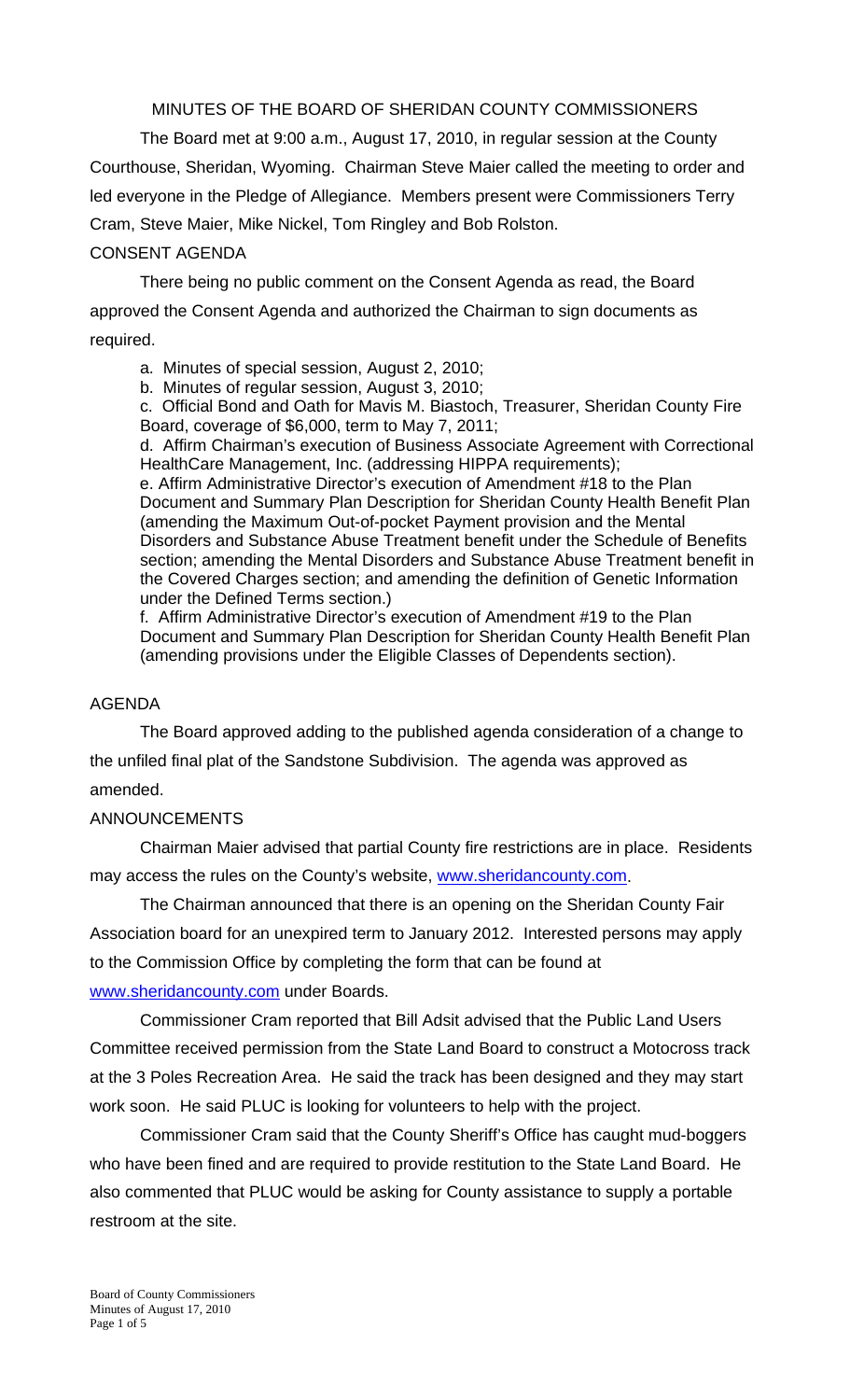## PUBLIC COMMENTS

There were no comments.

## COUNTY AIRPORT

 Airport Manager John Stopka said FAA discretionary funds may become available to allow for the purchase of a new Aircraft Rescue and Firefighting vehicle for the Airport, estimated at a cost of \$1 million. He said the State Aeronautics Division has its required match, and the County match could come from adjustment of other project grants. He said specifications are being prepared for the vehicle bid request, which would be custom built and could take 8-10 months to build. The Airport has a 1976 vehicle and the 1993 vehicle needs to be replaced. Mr. Stopka said the Airport does respond to large flammable liquid fires with these vehicles through a mutual aid agreement. The Board approved Resolution 10-08-027, authorizing the Chairman to submit the grant application to the State Aeronautics Division for the purchase of the vehicle, in the total project amount of \$1,052,632, consisting of \$1,000,000 through the FAA, \$31,579 from the State and \$21,053 from the County Airport budget.

### **RESOLUTION 10-08-027**

WHEREAS: There is a need for an Aircraft Rescue and Firefighting Vehicle; and

- WHEREAS: The Federal Aviation Administration and the Wyoming Department of Transportation, Aeronautics Division, provides financial assistance to local governmental agencies for airport improvements; and
- WHEREAS: The matching funds being requested under this application will be used in conjunction with Sheridan County funds that are available.
- NOW, THEREFORE, BE IT RESOLVED that the Sheridan Board of County Commissioners approve the filing of a grant application to the Wyoming Department of Transportation, Aeronautics Division, for financial aid and authorizes the Chairman to sign the application.

APROVED AND ADOPTED THIS 17th day of August 2010.

BOARD OF COUNTY COMMISSIONERS Sheridan County, Wyoming **Attest:** /s/Steve Maier, Chairman / /s/Eda S. Thompson, County Clerk STATE OF WYOMING COUNTY OF SHERIDAN )<br>
On this <u>\_\_\_\_</u>day of \_

On this \_\_\_\_\_day of \_\_\_\_\_\_\_\_\_\_, 2010, before me personally appeared Steve Maier, being first duly sworn, did say that he is the Chairman of the Board of County Commissioners, for Sheridan County, Wyoming and that this instrument was signed and sealed on behalf of the said County by authority of said Board and he acknowledged said instrument to be the free act and deed of said Board.

WITNESS my hand and official seal.

/s/Carla I. Raymond, Notary Public

My Commission expires:

LAZY CROWN ESTATES SUBDIVISION, S-10-007M

Chairman Maier said the Board would consider this request by Larry and Laurie

White to subdivide 38.5 acres to create three lots. As no one present opposed the subdivision, and the applicants waived their right to a contested case hearing, the Board proceeded to consider the application under the expedited process. County Planner Mark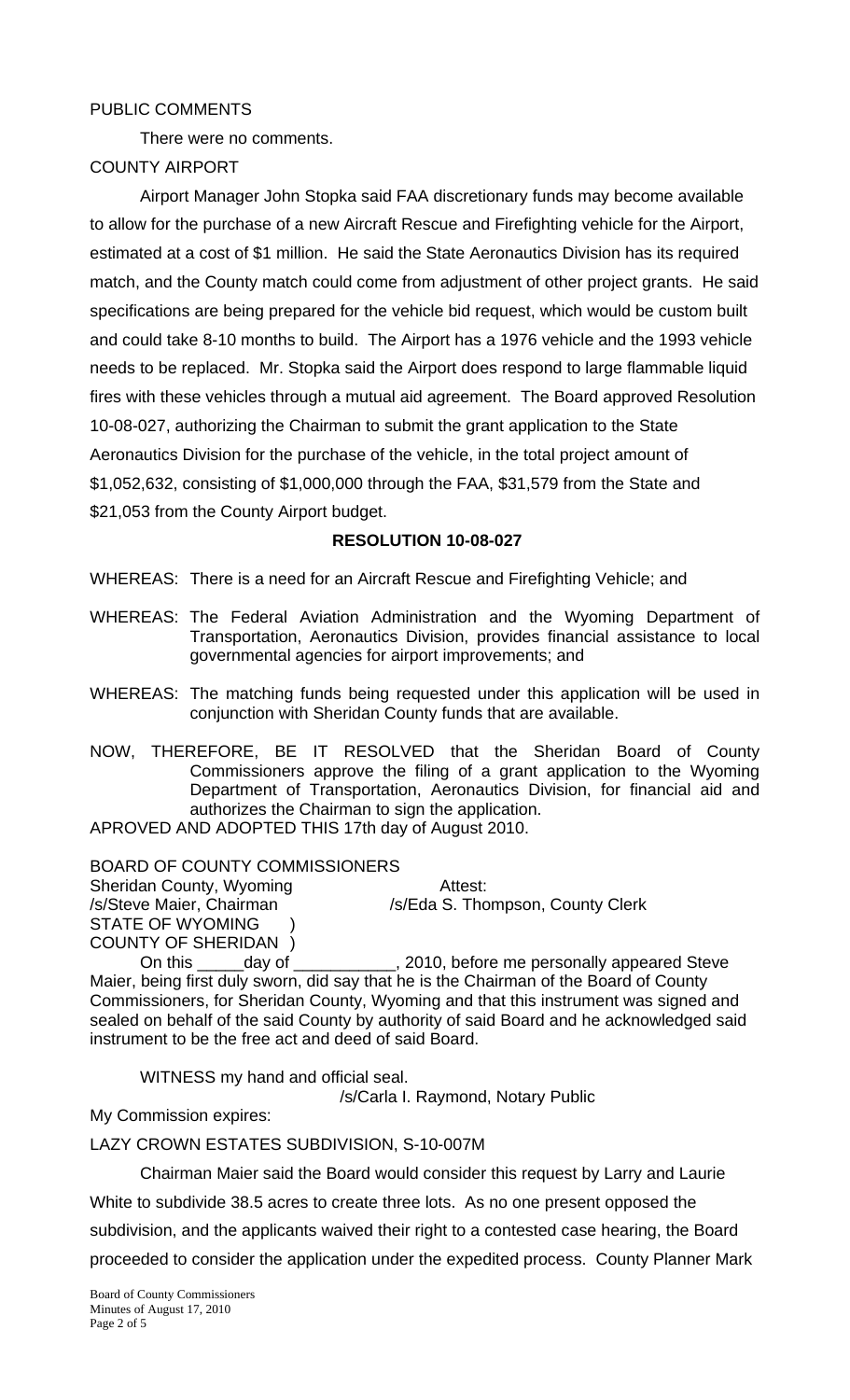Reid reported that the property is addressed as 62 Beaver Creek Road in the Rural Residential zoning area. He said the Planning and Zoning Commission voted to recommend approval and he read the proposed conditions. Chairman Maier confirmed with Mr. White that he agreed with the conditions and hoped he and the Planning Office would find a reasonable solution to the one structure not complying with the setback requirement.

 The Board approved the Lazy Crown Estates Subdivision with the following conditions:

1. Building permits and inspections shall be required.

2. The applicants shall work with the County Engineering office prior to starting ground work for the shared access for lots 1, 2, and 3.

3. The applicants shall remove all structures as noted on the site plan by December 31, 2010.

4. The applicants shall work with the Rural Fire Protection District in providing either a dry pump standpipe or a 4-1/2 inch suction pipe with National Standard threads and to upgrade new and existing driveways to an all-weather substrate with a width of 15 feet.

 The Chairman advised that Findings of Fact Conclusions of Law supporting the Board's decision would be provided to the applicants.

## SANDSTONE SUBDIVISION

 Mr. Reid reported that in the process of further evaluating the final plat to obtain signatures for this subdivision, a change in the width of the 20 foot irrigation and utility easement was noted. This easement affects lots 7 through 11, and is now depicted as a multi-width easement, up to 50 feet wide. As the final plat is the legal document of a subdivision, Mr. Reid asked the Board to act on this change. The Board revoked its January 19, 2010 approval of the depicted 20-foot easement on the final plat of the Sandstone Subdivision, and approved the presented change in the depiction of the easement. The Board then affirmed its January 19, 2010 approval of the Sandstone Subdivision with the incorporation of the aforementioned revision to the irrigation and utility easement

## ONE CENT OPTIONAL SALES AND USE TAX

 Administrative Director Renee Obermueller commented that the community survey on the tax actually delayed the decision on the funding allocation which will be completed shortly. She acknowledged that the Clerk must receive the Board's notification to place the proposition on the ballot at least 70 days before the general election. The Board approved Resolution 10-08-028, authorizing the tax proposition to be brought before the voters in the 2010 general election. Commissioner Cram commented that the Wyoming Statute allows this tax to continue but the Board has always preferred that it be voted on by county residents.

> RESOLUTION 10-08-028 PROPOSITION FOR CONTINUANCE OF OPTIONAL ONE CENT SALES AND USE TAX SHERIDAN COUNTY, WYOMING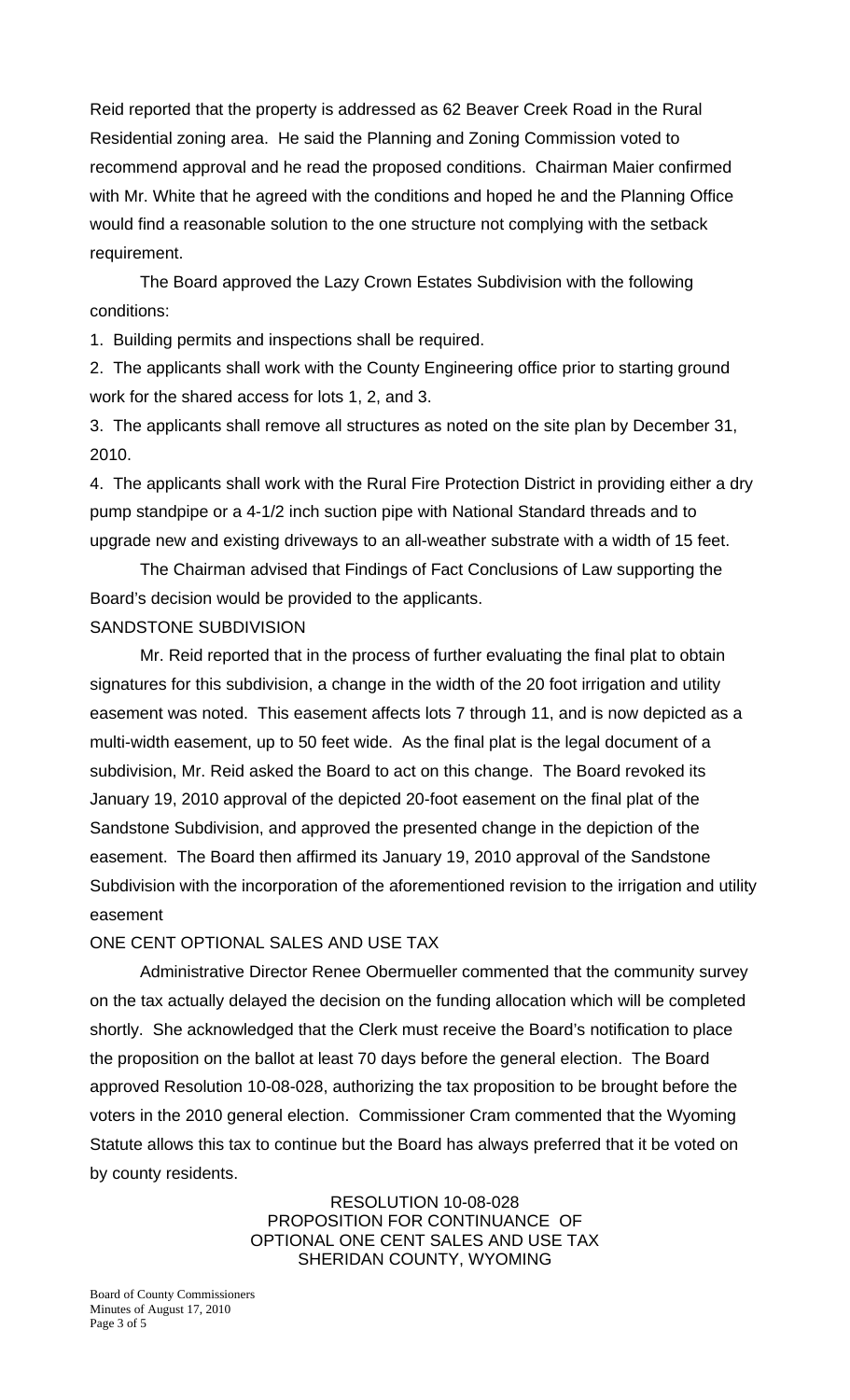WHEREAS, the Board of County Commissioners of Sheridan County, Wyoming unanimously support the continuance of the Optional One Cent Sales and Use Tax; and

- WHEREAS, the electorate of Sheridan County, Wyoming did approve the continuance of the imposition of the Optional One Cent Sales and Use Tax in November 2006; and
- WHEREAS, the proposition to continue the Optional One Cent Sales and Use Tax for an additional four years should be submitted to the qualified electors of Sheridan County at the next General Election in November 2010.
- NOW, THEREFORE, BE IT RESOLVED that the Board of County Commissioners of Sheridan County approve and hereby given written notification to the Sheridan County Clerk that the proposition to continue the Optional One Cent Sales and Use Tax for an additional four years should be placed before the voters at the next general election in November 2010, pursuant to W.S. 39-15-204(a)(i).
- BE IT FURTHER RESOLVED that if the proposition is approved by the voters of Sheridan County, the revenue collection shall commence in July 2011 and end in June 2015.

DONE this \_\_\_\_\_\_\_\_\_\_day of August, 2010.

BOARD OF COUNTY COMMISSIONERS Sheridan County, Wyoming **Attest:** /s/Steve Maier, Chairman /s/Eda S. Thompson, County Clerk STATE OF WYOMING  $\overline{\phantom{a}}$ 

/s/Carla I. Raymond, Notary Public

COUNTY OF SHERIDAN )<br>On this <u>\_\_\_\_</u>day of \_

 On this \_\_\_\_\_day of \_\_\_\_\_\_\_\_\_\_\_, 2010, before me personally appeared Steve Maier, being first duly sworn, did say that he is the Chairman of the Board of County Commissioners, for Sheridan County, Wyoming and that this instrument was signed and sealed on behalf of the said County by authority of said Board and he acknowledged said instrument to be the free act and deed of said Board.

WITNESS my hand and official seal.

#### COUNTY COURTHOUSE

 Mr. Obermueller advised that four bids were received for upgrades to the first floor corridor of the County Courthouse, with Fry Construction being the low bidder at \$95,800 for the base bid. Ms. Obermueller said this work would update the lighting system, replace ceiling tile, paint, wall tile, change doors and hardware for ADA compliance, signage and minimal HVAC work. Included in the award is Alternate 1 which will convert the remaining pneumatic controllers in other areas of the Courthouse to digital systems. Alternate 2 includes installation of shatter resistant glass for the first floor offices for code compliance, as this rule came into effect about six months ago. The Board awarded the bid for the Courthouse first floor corridor upgrades and alternates to Fry Construction of Sheridan, in the amount of \$172,600, and authorized the Chairman to sign the contract documents upon review and approval by the Deputy County Attorney.

Ms. Obermueller said two qualified bids were received to re-roof the Courthouse Addition. She said that during the remodel, leaking drains were discovered and the protective layer under the roof ballast was found to be deteriorated. The Board awarded the bid for the Courthouse roof replacement project to Lowe Roofing, in the amount \$96,900, and authorized the Chairman to sign the contract documents upon review and approval by the Deputy County Attorney.